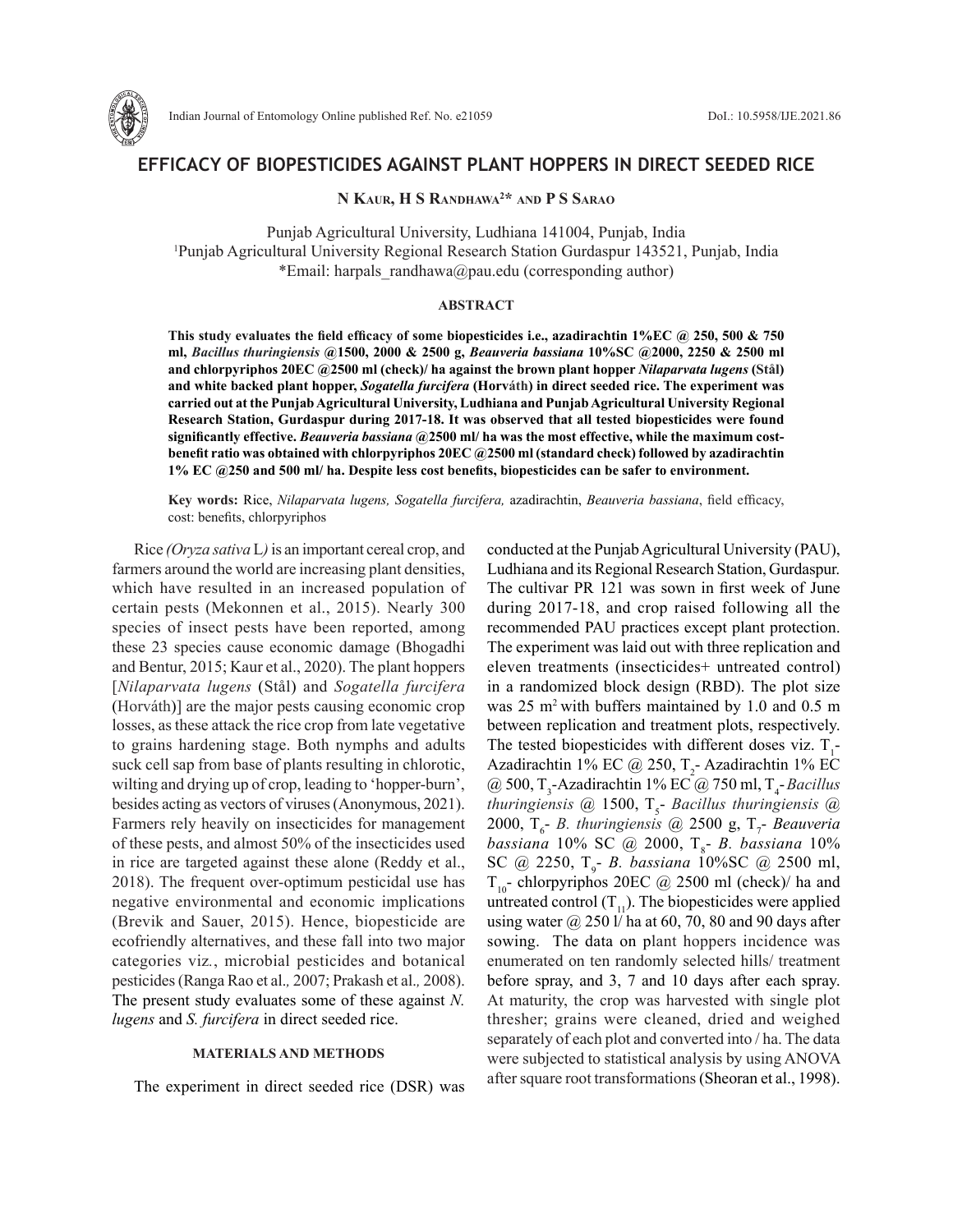| C:B                                                         | (Rs)                       |                  |      | 1:8.68                                    |                                                          | 1.9.09     |                    |                        | 1:8.37                                 |                                                                                                                                                                                                                                                                                                                                                                                                                                                                       | 1:0.33            |                                                                     |                        | 1:0.41            |                                                                |                                             | 1:0.70             |                       |        | 1:2.43                                        |                     |        | 1:4.25                                    |                          |        | 1:5.99     |                     | 1:13.99                                                                                                                                                                                                                                                                                                                                               |                   |                                                                                                                                                                                                                                                                                                                              |                       |                                          |                                                         |                                        |    |      |
|-------------------------------------------------------------|----------------------------|------------------|------|-------------------------------------------|----------------------------------------------------------|------------|--------------------|------------------------|----------------------------------------|-----------------------------------------------------------------------------------------------------------------------------------------------------------------------------------------------------------------------------------------------------------------------------------------------------------------------------------------------------------------------------------------------------------------------------------------------------------------------|-------------------|---------------------------------------------------------------------|------------------------|-------------------|----------------------------------------------------------------|---------------------------------------------|--------------------|-----------------------|--------|-----------------------------------------------|---------------------|--------|-------------------------------------------|--------------------------|--------|------------|---------------------|-------------------------------------------------------------------------------------------------------------------------------------------------------------------------------------------------------------------------------------------------------------------------------------------------------------------------------------------------------|-------------------|------------------------------------------------------------------------------------------------------------------------------------------------------------------------------------------------------------------------------------------------------------------------------------------------------------------------------|-----------------------|------------------------------------------|---------------------------------------------------------|----------------------------------------|----|------|
| Profit                                                      | (Rs/ha)                    |                  |      | 111437                                    |                                                          | 113620     |                    |                        | 107410                                 |                                                                                                                                                                                                                                                                                                                                                                                                                                                                       | 100432            |                                                                     |                        | 101312            |                                                                |                                             | 103520             |                       |        | 107633                                        |                     |        | 110156                                    |                          |        | 114187     |                     | 110597                                                                                                                                                                                                                                                                                                                                                |                   |                                                                                                                                                                                                                                                                                                                              | 107350                |                                          |                                                         |                                        |    |      |
| Yield                                                       | (q/ha)                     |                  |      | $71.30$<br>$(8.50)$                       |                                                          | 73.40      | (8.63)             |                        | $74.95$<br>$(8.72)^b$                  |                                                                                                                                                                                                                                                                                                                                                                                                                                                                       | 68.30             | $(8.33)^h$                                                          |                        |                   | $69.25$<br>$(8.38)^8$                                          |                                             |                    | $70.80$<br>$(8.47)^t$ |        | 69.40                                         | $(8.39)^{8}$        |        |                                           | $71.00$<br>$(8.49)^{ef}$ |        | 72.55      | $(8.58)^d$          |                                                                                                                                                                                                                                                                                                                                                       |                   | $76.55$<br>$(8.81)^a$                                                                                                                                                                                                                                                                                                        |                       | $67.40$<br>$(8.07)^i$                    |                                                         | (0.02)                                 |    |      |
|                                                             |                            |                  | Mean | $0.12^{bed}$                              | $(1.48)$<br>$1.08 \pm 0.11$ <sup>bc</sup>                |            |                    | (1.44)                 | 0.89                                   | $\begin{array}{l} 0.10^{\circ} \\ 0.137) \\ 1.84\pm \\ 0.19^{\circ} \\ 0.160 \\ 1.70\pm \\ 0.16^{\circ} \\ 0.164 \\ 1.46\pm \\ 1.40\pm \\ 1.40\pm \\ 1.170^{\circ} \\ 0.170^{\circ} \\ 0.170^{\circ} \\ 0.170^{\circ} \\ 0.170^{\circ} \\ \end{array}$                                                                                                                                                                                                                |                   |                                                                     |                        |                   |                                                                |                                             |                    |                       |        |                                               |                     |        |                                           |                          |        |            |                     | $\begin{array}{l} (1.57)\\ 1.59\pm\\ 0.18^{w\bar{c}}\\ (1.61)\\ 1.35\pm\\ 1.35\pm\\ 0.15^{w\bar{a}}\\ (1.53)\\ 1.16\pm\\ 0.13^{v\bar{a}}\\ (1.47)\\ 0.14\pm\\ (1.41)\\ 0.14\pm\\ \end{array}$                                                                                                                                                         |                   | $\begin{array}{c} 0.03^{\circ} \\ (1.07) \\ 3.11 \pm \end{array}$                                                                                                                                                                                                                                                            |                       | $0.22$ <sup>g</sup>                      | (2.03)                                                  | (0.038)                                |    |      |
|                                                             |                            |                  |      | $0.50^{\circ}$<br>1.43 <sup>±</sup>       | $(1.56)$<br>1.29±                                        |            | $0.21^{b}$         | 1.51                   | 1.05 <sup>±</sup>                      | $0.09$<br>$(1.43)$<br>$2.19\pm$<br>$(1.78)$<br>$(1.78)$                                                                                                                                                                                                                                                                                                                                                                                                               |                   |                                                                     |                        |                   | $0.14$ <sup>f</sup>                                            | $(1.73)$<br>$1.76 \pm 0.25$ <sup>de</sup>   |                    |                       |        |                                               |                     |        |                                           |                          |        |            |                     | $\begin{array}{l} (1.66)\\ 1.914\\ 1.70)\\ 0.24^{\text{st}}\\ 1.62\\ 1.62\\ 1.38\\ 1.34\\ 1.34\\ 1.34\\ 1.34\\ 1.34\\ 1.34\\ 1.34\\ 1.34\\ 1.34\\ 1.34\\ 1.34\\ 1.34\\ 1.34\\ 1.34\\ 1.34\\ 1.34\\ 1.34\\ 1.34\\ 1.34\\ 1.34\\ 1.34\\ 1.34\\ 1.34\\ 1.34\\ 1.34\\ 1.35\\ 1.35\\$                                                                      |                   | $\begin{array}{c} 0.52^{\circ} \\ (1.09) \\ 3.52^{\pm} \end{array}$                                                                                                                                                                                                                                                          |                       | 0.46 <sup>h</sup>                        | (2.13)                                                  | (0.531)                                |    |      |
|                                                             | $\infty$                   | Days after spray |      | 0.30 <sup>od</sup><br>$1.19\pm$           | $(1.48)$<br>$1.05 \pm 0.105$                             |            |                    | (1.43)                 | 0.904                                  | $\begin{array}{l} 0.50^{\mathrm{b}} \\ 0.38) \\ 1.81^{\mathrm{+}} \\ 0.38^{\mathrm{h}} \\ 0.64 \\ 1.664 \\ 1.63^{\mathrm{th}} \\ 0.35^{\mathrm{th}} \\ 0.37^{\mathrm{+}} \\ 0.47^{\mathrm{+}} \\ 1.43^{\mathrm{+}} \\ 0.47^{\mathrm{+}} \end{array}$                                                                                                                                                                                                                  |                   |                                                                     |                        |                   |                                                                |                                             |                    |                       |        |                                               |                     |        |                                           |                          |        |            |                     | $\begin{array}{l} (1.56)\\ 1.57 \pm\\ 0.11^{\pm}\\ 0.131^{\pm}\\ 1.33 \pm\\ 0.46^{\pm}\\ 1.14 \pm\\ 0.18^{\pm}\\ 0.18^{\pm}\\ 0.14 \pm\\ 0.18^{\pm}\\ 0.14 \pm\\ 0.14 \pm\\ 0.14 \pm\\ 0.14 \pm\\ 0.14 \pm\\ 0.14 \pm\\ 0.14 \pm\\ 0.14 \pm\\ 0.14 \pm\\ 0.14 \pm\\ 0.14 \pm\\ 0.14 \pm\\ 0.14 \pm\\ 0.14 \pm\\ 0.14 \pm$                             |                   | $\frac{0.30^{\mathrm{a}}}{(1.07)}$<br>3.04±                                                                                                                                                                                                                                                                                  |                       | $0.38^{\rm i}$                           | (2.01)                                                  | 0.483                                  |    |      |
|                                                             |                            |                  | 3    | 0.16 <sup>od</sup><br>$1.00 +$            |                                                          |            |                    |                        |                                        | $(1, 4, 1)$ $(1, 3, 8)$ $(1, 3, 6)$ $(1, 3, 6)$ $(1, 3, 6)$ $(1, 3, 3)$ $(1, 3, 2)$ $(1, 3, 3)$ $(1, 3, 3)$ $(1, 3, 3)$ $(1, 3, 3)$ $(1, 3, 3)$ $(1, 3, 3)$ $(1, 3, 3)$ $(1, 3, 3)$ $(1, 3, 3)$ $(1, 3, 3)$ $(1, 3, 3)$ $(1, $                                                                                                                                                                                                                                        |                   |                                                                     |                        |                   |                                                                |                                             |                    |                       |        |                                               |                     |        |                                           |                          |        |            |                     |                                                                                                                                                                                                                                                                                                                                                       |                   | $0.26$ <sup>a</sup><br>$(1.04)$<br>$2.76 \pm 0.25$ <sup>h</sup><br>$(1.94)$                                                                                                                                                                                                                                                  |                       |                                          |                                                         | (184.0)                                |    |      |
|                                                             |                            | BS               |      | $0.06$ <sup>de</sup><br>$1.71 \pm$        |                                                          |            |                    |                        |                                        | $\begin{array}{l} 1.64 \\ 1.48 \\ 0.88 \\ 1.74 \\ 0.69 \\ 0.71 \\ 0.60 \\ 0.60 \\ 0.60 \\ 0.60 \\ 0.60 \\ 0.60 \\ 0.60 \\ 0.60 \\ 0.60 \\ 0.60 \\ 0.60 \\ 0.60 \\ 0.60 \\ 0.60 \\ 0.60 \\ 0.60 \\ 0.60 \\ 0.60 \\ 0.60 \\ 0.60 \\ 0.60 \\ 0.60 \\ 0.60 \\ 0.60 \\ 0.60 \\ 0.60 \\ 0.60 \\ 0.60 \\ 0.60 \\ 0.$                                                                                                                                                         |                   |                                                                     |                        |                   |                                                                |                                             |                    |                       |        |                                               |                     |        |                                           |                          |        |            |                     |                                                                                                                                                                                                                                                                                                                                                       |                   | $\begin{array}{c} 0.10^{\circ} \\ (1.25) \\ 3.52^{\pm} \end{array}$                                                                                                                                                                                                                                                          |                       | $0.11^{\rm h}$                           | (2.12)                                                  | 0.066)                                 |    |      |
|                                                             |                            |                  | Mean | 0.08 <sup>cd</sup>                        | $(1.44)$<br>0.98±                                        |            |                    |                        |                                        | $(1.41)$<br>$0.79\pm$<br>$0.07\pm$<br>$0.34$<br>$1.54\pm$<br>$1.11$<br>$0.11$<br>$0.11$<br>$0.11$                                                                                                                                                                                                                                                                                                                                                                     |                   |                                                                     |                        |                   |                                                                |                                             |                    |                       |        |                                               |                     |        |                                           |                          |        |            |                     | $\begin{array}{l} 0.11^u \\ 0.156 \\ 1.25^{\pm} \\ 0.10^{\mathrm{sig}} \\ 0.10^{\mathrm{sig}} \\ 0.13^{\pm} \\ 1.13^{\pm} \\ 0.11^{\pm} \\ 0.11^{\pm} \\ 0.11^{\pm} \\ 0.09^{\pm} \\ 0.00^{\mathrm{edge}} \\ 0.00^{\mathrm{edge}} \\ 0.01^{\pm} \\ 0.01^{\pm} \\ 0.01^{\pm} \\ 0.01^{\pm} \\ 0.01^{\pm} \\ 0.01^{\pm} \\ 0.01^{\pm} \\ 0.01^{\pm} \\$ | $0.03^\mathrm{a}$ |                                                                                                                                                                                                                                                                                                                              | $(1.09)$<br>2.32±     | $0.10$ $\,$                              | (1.82)                                                  | (0.021)                                |    |      |
|                                                             |                            |                  |      |                                           |                                                          |            |                    |                        |                                        |                                                                                                                                                                                                                                                                                                                                                                                                                                                                       |                   |                                                                     |                        |                   |                                                                |                                             |                    |                       |        |                                               |                     |        |                                           |                          |        |            |                     |                                                                                                                                                                                                                                                                                                                                                       |                   |                                                                                                                                                                                                                                                                                                                              |                       |                                          |                                                         |                                        |    |      |
|                                                             |                            | Days after spra  |      | 0.50 <sup>cd</sup><br>$1.24 \pm$          |                                                          |            |                    |                        |                                        | $\begin{array}{l} \mathfrak{F}_{1}^{0} = \mathfrak{F}_{1}^{0} = \mathfrak{F}_{1}^{0} = \mathfrak{F}_{1}^{0} = \mathfrak{F}_{1}^{0} = \mathfrak{F}_{1}^{0} = \mathfrak{F}_{1}^{0} = \mathfrak{F}_{1}^{0} = \mathfrak{F}_{1}^{0} = \mathfrak{F}_{1}^{0} = \mathfrak{F}_{1}^{0} = \mathfrak{F}_{1}^{0} = \mathfrak{F}_{1}^{0} = \mathfrak{F}_{1}^{0} = \mathfrak{F}_{1}^{0} = \mathfrak{F}_{1}^{0} = \mathfrak{$                                                         |                   |                                                                     |                        |                   |                                                                |                                             |                    |                       |        |                                               |                     |        |                                           |                          |        |            |                     | $(1.48)$<br>0.24±                                                                                                                                                                                                                                                                                                                                     |                   | $\begin{array}{c} 0.52^{\circ} \\ (1.11) \\ 2.47 \pm \end{array}$                                                                                                                                                                                                                                                            |                       | 0.46                                     |                                                         | 0.573                                  |    |      |
|                                                             |                            |                  |      | 0.30 <sup>cd</sup><br>$1.09\pm$           |                                                          |            |                    |                        |                                        | $\begin{array}{cccccccccccccc} \mathcal{G}_1 & \mathcal{G}_2 & \mathcal{G}_3 & \mathcal{G}_4 & \mathcal{G}_5 & \mathcal{G}_6 & \mathcal{G}_7 & \mathcal{G}_8 & \mathcal{G}_7 & \mathcal{G}_8 & \mathcal{G}_9 & \mathcal{G}_9 & \mathcal{G}_9 & \mathcal{G}_9 & \mathcal{G}_9 & \mathcal{G}_9 & \mathcal{G}_9 & \mathcal{G}_9 & \mathcal{G}_9 & \mathcal{G}_9 & \mathcal{G}_9 & \mathcal{G}_9 & \mathcal{G}_9 & \mathcal{G}_9 & \mathcal{G}_9 & \mathcal{G}_9 & \math$ |                   |                                                                     |                        |                   |                                                                |                                             |                    |                       |        |                                               |                     |        |                                           |                          |        |            |                     |                                                                                                                                                                                                                                                                                                                                                       |                   |                                                                                                                                                                                                                                                                                                                              |                       | $(1.09)$<br>$2.34$<br>$0.38$<br>$(1.83)$ |                                                         | (0.601)                                |    |      |
|                                                             |                            |                  |      | $0.16^{od}$<br>0.95 <sub>E</sub>          | $(1.40)$<br>$0.81 +$<br>$0.15$ <sup>te</sup><br>$0.134$  |            |                    |                        |                                        | $0.68$ $0.78$ $0.71$ $0.73$ $0.74$ $0.75$ $0.74$ $0.75$ $0.74$ $0.75$ $0.74$ $0.75$ $0.74$ $0.75$ $0.74$ $0.75$ $0.75$ $0.75$ $0.75$ $0.75$ $0.75$ $0.75$ $0.75$ $0.75$ $0.75$ $0.75$ $0.75$ $0.75$ $0.75$ $0.75$ $0.75$ $0.7$                                                                                                                                                                                                                                        |                   |                                                                     |                        |                   |                                                                |                                             |                    |                       |        |                                               |                     |        |                                           |                          |        |            |                     |                                                                                                                                                                                                                                                                                                                                                       |                   | $0.26^{a}$                                                                                                                                                                                                                                                                                                                   | $(1.07)$<br>2.14±     |                                          |                                                         | (0.592)                                |    |      |
|                                                             |                            | BS               |      | $0.12^{\circ}$<br>$.33 +$                 | $(1.52)$<br>$1.19\pm$<br>$0.06$<br>$(1.47)$<br>$1.00\pm$ |            |                    |                        |                                        | $\begin{array}{l} 0.071 \\ 0.071 \\ 0.071 \\ -0.071 \\ -0.071 \\ -0.071 \\ -0.071 \\ -0.071 \\ -0.071 \\ -0.071 \\ -0.071 \\ -0.071 \\ -0.071 \\ -0.071 \\ -0.071 \\ -0.071 \\ -0.071 \\ -0.071 \\ -0.071 \\ -0.071 \\ -0.071 \\ -0.071 \\ -0.071 \\ -0.071 \\ -0.071 \\ -0.071 \\ -0.071 \\ -0.071 \\ -0.071 \\ -0.071 \\ -0.$                                                                                                                                       |                   |                                                                     |                        |                   |                                                                |                                             |                    |                       |        |                                               |                     |        |                                           |                          |        |            |                     |                                                                                                                                                                                                                                                                                                                                                       |                   | $\frac{0.16^a}{(1.23)}$                                                                                                                                                                                                                                                                                                      |                       | $0.08^{\rm f}$                           | (1.81)                                                  | (0.058)                                |    |      |
|                                                             |                            |                  | Mean | 0.06 <sup>od</sup><br>Ë                   |                                                          |            |                    |                        |                                        | $\begin{array}{l} (1.45)\\ 1.02\pm\\ 0.05\pm\\ 0.04\pm\\ 0.07\pm\\ 0.07\pm\\ 0.08\pm\\ 0.08\pm\\ 0.08\pm\\ 0.08\pm\\ 0.03\pm\\ 0.01\pm\\ 0.01\pm\\ 0.01\pm\\ 0.01\pm\\ 0.01\pm\\ 0.01\pm\\ 0.01\pm\\ 0.01\pm\\ 0.01\pm\\ 0.01\pm\\ 0.01\pm\\ 0.01\pm\\ 0.01\pm\\ 0.01\pm\\ 0.01\pm\\ 0.01\$                                                                                                                                                                           |                   |                                                                     |                        |                   |                                                                |                                             |                    |                       |        |                                               |                     |        |                                           |                          |        |            |                     |                                                                                                                                                                                                                                                                                                                                                       |                   | $\begin{array}{l} 0.07^*\\ 0.52)\\ 1.21^*\\ 0.07^{*3}\\ -1.21^{*3}\\ 0.007^{*3}\\ -1.21^{*3}\\ -1.21^{*3}\\ -1.21^{*3}\\ -1.21^{*3}\\ -1.21^{*3}\\ -1.21^{*3}\\ -1.21^{*3}\\ -1.21^{*3}\\ -1.21^{*3}\\ -1.21^{*3}\\ -1.21^{*3}\\ -1.21^{*3}\\ -1.21^{*3}\\ -1.22^{*3}\\ -1.22^{*3}\\ -1.23^{*3}\\ -1.23^{*3}\\ -1.23^{*3}\\$ |                       | $0.04$ <sup>f</sup>                      |                                                         | $(1.70)$<br>0.041)                     |    |      |
|                                                             |                            |                  |      | 0.50 <sup>cd</sup><br>1.19 <sup>±</sup>   | $1.48$<br>$1.09 +$<br>$0.21$ <sup>bc</sup>               |            |                    |                        |                                        | $(1.45)$<br>0.95±<br>0.00 <sup>+</sup><br>0.033#<br>1.43±<br>1.43±                                                                                                                                                                                                                                                                                                                                                                                                    |                   |                                                                     |                        |                   | $0.14$ <sup>fg</sup><br>(1.56)<br>1.34±<br>0.25 <sup>def</sup> |                                             |                    |                       |        |                                               |                     |        |                                           |                          |        |            |                     | $\begin{array}{l} (1.53)\\ 1.38\pm\\ 0.24\phantom{0}1.34\\ 1.24\pm\\ 1.24\pm\\ 0.23\phantom{0}1.44\\ 1.24\pm\\ 0.23\pm\\ 0.33\pm\\ 0.33\pm\\ \end{array}$                                                                                                                                                                                             |                   | $0.52^{a}$                                                                                                                                                                                                                                                                                                                   | $(1.15)$<br>$1.95\pm$ |                                          |                                                         | $0.46^{\circ}$<br>$(1.72)$<br>$(0.49)$ |    |      |
| ant hoppers/ hill at different days after sowing (Mean± SE) |                            | Days after spray |      | 0.30 <sup>cd</sup><br>114                 | (1.46)                                                   | $1.05 \pm$ | 0.24 <sup>bc</sup> | (1.43)                 | 0.50 <sup>b</sup><br>$0.90\pm$         | (1.38)                                                                                                                                                                                                                                                                                                                                                                                                                                                                | $1.38 +$          | $0.38^{\circ}$<br>(1.54)                                            |                        | $1.29 +$          | 0.35 <sup>de</sup>                                             | $(1.51)$<br>$1.194$<br>$0.47$ <sup>od</sup> |                    |                       |        |                                               |                     |        |                                           |                          |        |            |                     | $\begin{array}{l} \rm{(48)} \\ \rm{1.24} \\ \rm{1.50} \\ \rm{1.74} \\ \rm{1.74} \\ \rm{1.74} \\ \rm{1.74} \\ \rm{1.74} \\ \rm{1.74} \\ \rm{1.74} \\ \rm{1.74} \\ \rm{1.74} \\ \rm{1.74} \\ \rm{1.74} \\ \rm{1.74} \\ \rm{1.74} \\ \rm{1.74} \\ \rm{1.74} \\ \rm{1.74} \\ \rm{1.74} \\ \rm{1.74} \\ \rm{1.74} \\ \rm{1.74} \\ \rm{1.74}$               |                   | 0.30 <sup>a</sup>                                                                                                                                                                                                                                                                                                            | $(1.13)$<br>$1.91\pm$ | $0.38$ <sup>f</sup>                      |                                                         | $(1.70)$<br>$(0.57)$                   |    |      |
| Ë                                                           |                            |                  |      | $0.16^{\rm{ode}}$<br>ᄎ<br>1.00            | $(1.41)$<br>$0.91 \pm 0.15$ <sup>bc</sup>                |            |                    | $(1.38)$<br>$0.81 \pm$ |                                        | $0.27^b$<br>$(1.46)$<br>$1.24\pm$                                                                                                                                                                                                                                                                                                                                                                                                                                     |                   | $0.22^h$<br>(1.49)<br>1.19±                                         |                        |                   | $0.13^\mathrm{gh}$                                             | $(1.48)$<br>1.09+                           |                    | $0.27$ <sup>efg</sup> |        | $(1.45)$<br>$1.14\pm$<br>$0.06$ <sup>th</sup> |                     |        | $(1.46)$<br>$1.05 \pm 0.40$ <sup>ef</sup> |                          |        |            |                     | $(1.43)$<br>$0.95 \pm 0.33$<br>$0.33$ <sup>d</sup><br>$0.39$<br>$0.24 \pm 0.39$                                                                                                                                                                                                                                                                       |                   | 0.26 <sup>a</sup><br>$\Xi$                                                                                                                                                                                                                                                                                                   | $(1.11)$<br>$1.81\pm$ |                                          | $\begin{array}{c} 0.25 \\ (1.67) \\ (0.93) \end{array}$ |                                        |    |      |
|                                                             |                            |                  |      | $0.06^{\rm od}$<br>$1.52 \pm$             | (1.58)                                                   | $1.43 +$   | (1.55)             |                        |                                        | $1.24 \pm 0.05$<br>0.05<br>1.71 $\pm$                                                                                                                                                                                                                                                                                                                                                                                                                                 |                   | $\begin{array}{c} 0.02^{\circ} \\ (1.64) \\ 1.57^{\pm} \end{array}$ |                        |                   | $0.08^{\rm od}$                                                | $(1.60)$<br>$1.52 \pm$                      |                    | 0.06 <sup>cd</sup>    | (1.58) | $1.62 + 0.07$ <sup>de</sup>                   |                     | (1.61) | $1.48 +$                                  | $0.09$ <sup>od</sup>     | (1.57) | $1.43 \pm$ | $0.03^{\circ}$      | $0.90 +$<br>(1.55)                                                                                                                                                                                                                                                                                                                                    |                   | $0.06^{\rm a}$<br>(1.38)                                                                                                                                                                                                                                                                                                     | $1.95 \pm$            | $0.07^{\rm f}$                           | (1.72)                                                  | (640, 0)                               |    |      |
|                                                             |                            |                  | Mean | 0.08 <sup>bd</sup><br>$1.24 +$            | (1.49)                                                   | $1.14 \pm$ | 0.09 <sup>bc</sup> | (1.46)                 | $-0.064$<br>0.07 <sup>b</sup>          | 1.43                                                                                                                                                                                                                                                                                                                                                                                                                                                                  | $1.43 +$          | $0.08^{\circ}$                                                      | 1.56                   | 1.38 <sup>±</sup> | 0.08 <sup>de</sup>                                             | (1.54)                                      | $1.304$<br>0.09 de |                       |        | $(1.51)$<br>$1.364$<br>$0.08$ <sup>de</sup>   |                     | (1.53) | $1.27 + 0.07$ bod                         |                          | (1.51) | $1.23 +$   | $0.08^{\rm bc}$     | (1.49)<br>$0.62 +$                                                                                                                                                                                                                                                                                                                                    |                   | $0.05^{a}$<br>(1.27)                                                                                                                                                                                                                                                                                                         | $1.65 \pm$            | 0.06 <sup>f</sup>                        | (1.63)                                                  | (0.021)                                |    |      |
|                                                             |                            |                  |      | $0.50$ <sup>de</sup><br>1.38 <sup>±</sup> | (1.54)                                                   | $1.29 +$   | 0.21 <sup>bc</sup> | (1.51)                 | 0.09 <sup>b</sup><br>1.19 <sup>±</sup> | (1.48)                                                                                                                                                                                                                                                                                                                                                                                                                                                                | $1.57 \pm$        | $0.33$ <sup>f</sup>                                                 | $(1.60)$<br>$1.52 \pm$ |                   | $0.14$ ef                                                      | (1.59)                                      | $1.43 \pm$         | 0.25 <sup>odef</sup>  | (1.56) | $1.48 +$                                      | 0.24 <sup>def</sup> | (1.57) | $1.38 +$                                  | $0.28$ cde               | (1.54) | $1.34 +$   | 0.49 <sup>bed</sup> | (1.53)<br>$0.71 \pm$                                                                                                                                                                                                                                                                                                                                  |                   | (1.31)<br>$0.52^{a}$                                                                                                                                                                                                                                                                                                         | $1.76\pm$             | 0.46s                                    | (1.66)                                                  | (0.047)                                |    |      |
|                                                             | $\boldsymbol{\mathcal{S}}$ | Days after spray |      | 0.30 <sup>cd</sup><br>$1.24 \pm$          | 1.50                                                     | $1.14 \pm$ | 0.24 <sup>bc</sup> | (1.46)                 | $1.05 + 0.50$                          | (1.43)                                                                                                                                                                                                                                                                                                                                                                                                                                                                | 1.38 <sup>±</sup> | $0.38^{d}$                                                          | (1.54)                 | $1.33 +$          | $0.35^{d}$                                                     | (1.52)                                      | $1.24 \pm$         | 0.47 <sup>od</sup>    |        | $(1.50)$<br>$1.29 \pm 0.06$ <sup>cd</sup>     |                     | 1.51)  | $1.24 \pm 0.40$ <sup>od</sup>             |                          | (1.49) | $1.14 +$   | $0.33^{bc}$         | $0.62 +$<br>(1.46)                                                                                                                                                                                                                                                                                                                                    |                   | 0.30 <sup>a</sup><br>(1.27)                                                                                                                                                                                                                                                                                                  | $1.61 \pm$            | $0.38^{\circ}$                           | (1.62)                                                  | (0.051)                                |    |      |
|                                                             |                            |                  |      |                                           |                                                          |            |                    |                        |                                        |                                                                                                                                                                                                                                                                                                                                                                                                                                                                       |                   |                                                                     |                        |                   |                                                                |                                             |                    |                       |        |                                               |                     |        |                                           |                          |        |            |                     |                                                                                                                                                                                                                                                                                                                                                       |                   |                                                                                                                                                                                                                                                                                                                              |                       |                                          |                                                         |                                        |    |      |
|                                                             |                            |                  | 3    | 0.16 <sup>bed</sup><br>$1.09\pm$          | (1.45)                                                   | $1.00 +$   | $0.15^{bc}$        | (1.41)                 | 0.27 <sup>b</sup><br>$0.95 \pm$        | (1.39)                                                                                                                                                                                                                                                                                                                                                                                                                                                                | $1.33 \pm$        | 0.22 <sup>d</sup>                                                   | (1.53)                 | $1.29 +$          | 0.13 <sup>d</sup>                                              | (1.51)                                      | $1.24 \pm$         | 0.27 <sup>bcd</sup>   | (1.49) | $1.31 \pm$                                    | $0.11^{\rm d}$      | (1.52) | $1.29 +$                                  | 0.46 <sup>d</sup>        | (1.51) | $1.21 +$   | 0.18 <sup>cd</sup>  | $0.52 +$<br>(1.48)                                                                                                                                                                                                                                                                                                                                    |                   | $0.26^{a}$<br>(1.23)                                                                                                                                                                                                                                                                                                         | $1.57\pm$             | $0.25^{\circ}$                           | (1.60)                                                  | (0.071)                                |    |      |
|                                                             |                            | BS               |      | $1.67 \pm$<br>0.04                        |                                                          | $1.71 \pm$ | 0.08               |                        | $1.57 \pm$<br>0.08                     |                                                                                                                                                                                                                                                                                                                                                                                                                                                                       | $1.67 \pm$        | 0.04                                                                |                        | $1.57 \pm$        | 0.09                                                           |                                             | $1.62 +$           | 0.07                  |        | $1.71 \pm$                                    | 0.05                |        | $1.62 +$                                  | 0.04                     |        | $1.67\pm$  | 0.04                | $1.62 +$                                                                                                                                                                                                                                                                                                                                              |                   | 0.04                                                                                                                                                                                                                                                                                                                         | $1.67 \pm$            | 0.12                                     |                                                         | <b>SN</b>                              |    |      |
| Σò,                                                         |                            |                  |      | $\Box$                                    |                                                          | $\Gamma$   |                    |                        | Ë                                      |                                                                                                                                                                                                                                                                                                                                                                                                                                                                       | 14                |                                                                     |                        | FS                |                                                                |                                             | Ъб                 |                       |        | F                                             |                     |        | T8                                        |                          |        | P          |                     | $\Gamma10$                                                                                                                                                                                                                                                                                                                                            |                   |                                                                                                                                                                                                                                                                                                                              | $\overline{1}$        |                                          |                                                         | 8                                      | ⊌∎ | 0.05 |